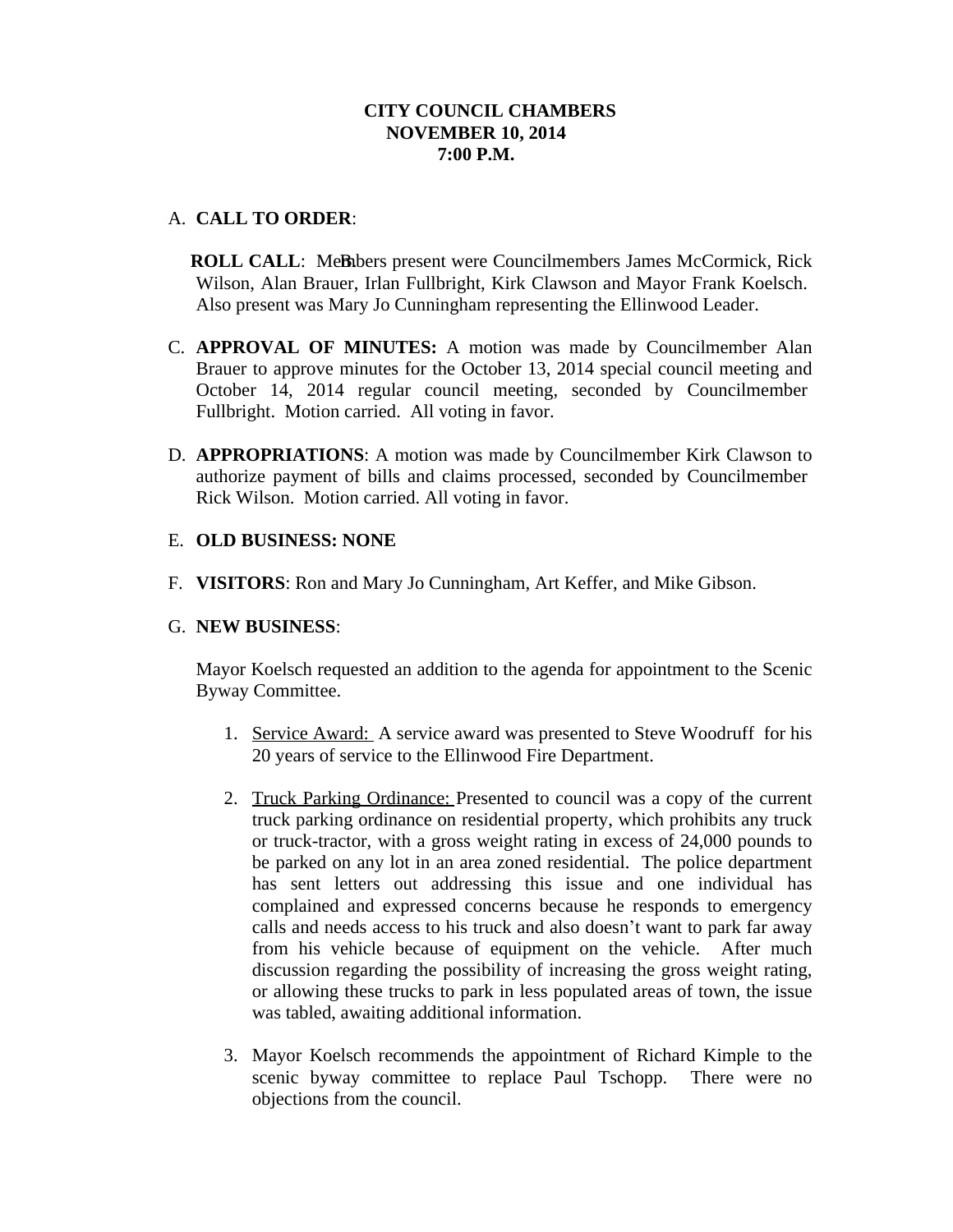# **CITY COUNCIL CHAMBERS NOVEMBER 10, 2014 7:00 P.M.**

4. Executive Session for Discussion of Non-Elected Personnel: An executive session is requested for the discussion of non-elected personnel. A motion was made by Councilmember Rick Wilson to adjourn into executive session for fifteen (15) minutes for discussion of non-elected personnel and that the council meeting will reconvene in the council chambers. Councilmember Kirk Clawson seconded the motion. Motion carried. All voting in favor. The governing body recessed into executive session at 7:50 p.m.

Meeting reconvened into regular session at 8:05 p.m. No action taken.

5. Executive Session: An executive session is requested for discussion of matters pertaining to attorney-client privilege. A motion was made by Councilmember Kirk Clawson to adjourn into executive session for fifteen (15) minutes for discussion of matters pertaining to attorney-client privilege and that the council meeting will reconvene in the council chambers. Councilmember James McCormick seconded the motion. Motion carried. All voting in favor. The governing body recessed into executive session at 8:05 pm.

Meeting reconvened into regular session at 8:20 p.m. No action taken.

## **REPORTS**:

- 1. Municipal Court Report: Presented to Council was the Municipal Court Report for October, 2014.
- 2. Utilities Production Report: Presented to Council was the Utilities Production Report.
- 3. Staff Reports:
	- a) Staff reported work has begun on the clean-up of the south ditch. Much progress has been made with the assistance of Barton County.
	- b) Staff reported tree trimming has been completed. It took approximately a week to 10 days.
	- c) Staff invited the council to the city Christmas party which will be December  $5<sup>th</sup>$  at the city shop at 5:30 p.m.
	- d) Staff reported the second police position has tentatively been filled, with a start date of December 1st.